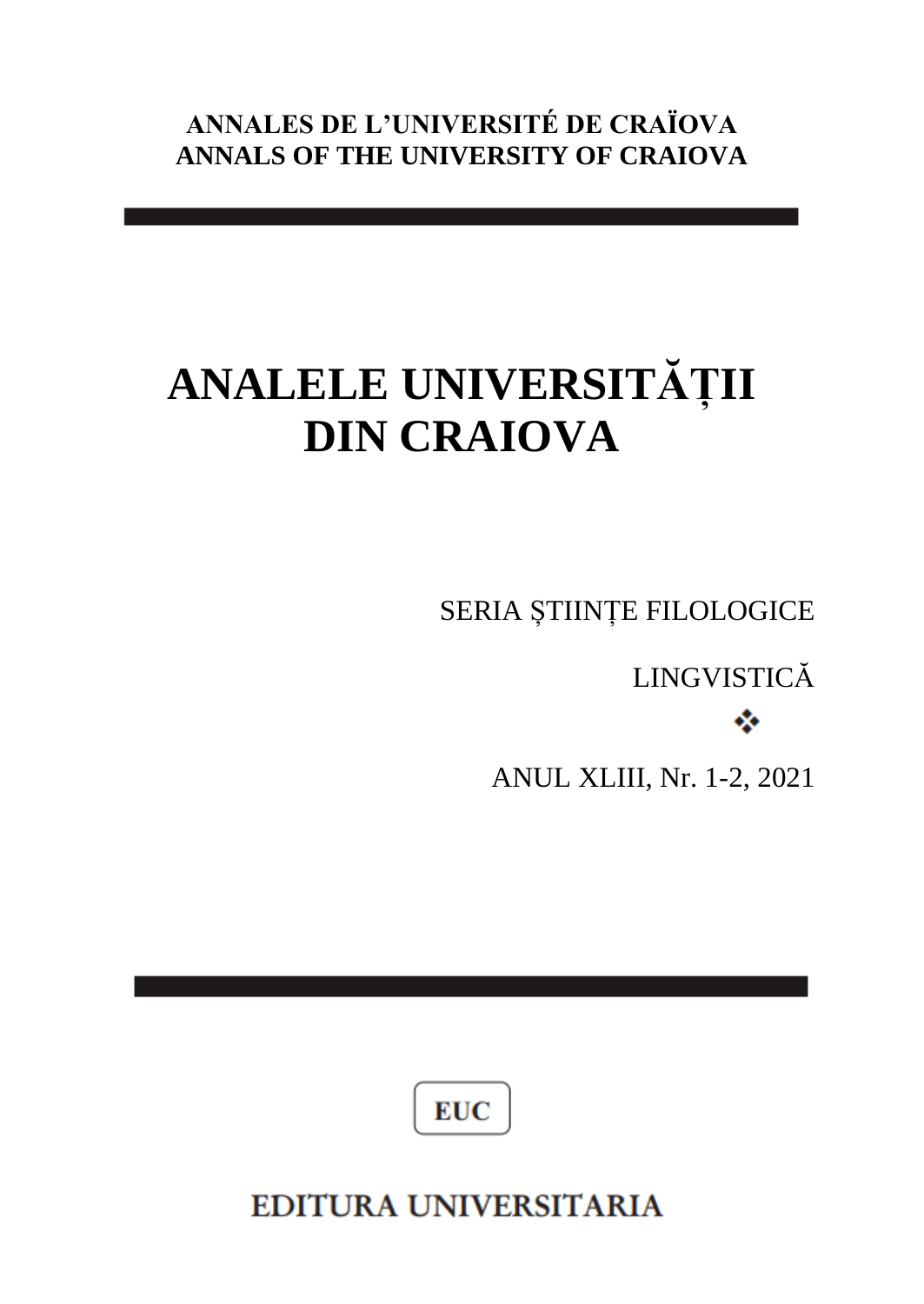## ANNALES DE L'UNIVERSITÉ DE CRAÏOVA 13, rue Al. I. Cuza ROUMANIE \_\_\_\_\_\_\_\_\_\_\_\_\_\_\_\_\_\_\_\_\_\_\_\_\_\_\_\_\_\_\_\_\_\_\_\_\_\_\_\_\_\_\_\_\_\_\_\_\_\_\_\_\_\_\_\_\_\_\_\_

On fait des échanges de publications avec les institutions similaires du pays et de l'étranger.

### ANNALS OF THE UNIVERSITY OF CRAIOVA 13, Al. I. Cuza Street ROMANIA \_\_\_\_\_\_\_\_\_\_\_\_\_\_\_\_\_\_\_\_\_\_\_\_\_\_\_\_\_\_\_\_\_\_\_\_\_\_\_\_\_\_\_\_\_\_\_\_\_\_\_\_\_\_\_\_\_\_\_\_

We exchange publications with similar institutions of our country and from abroad.

#### **COMITETUL STIINTIFIC**

Alessio Cotugno, University Ca' Foscari of Venice Paul Danler, University of Innsbruck Michel Francard, University of Louvain-la-Neuve Laurent Gautier, University of Dijon Antonio Lillo, University of Alicante Francesca Malagnini, University for Foreigners Perugia Brian Mott, University of Barcelona Ileana Oancea, University of Timișoara Fernando Sánchez Miret, University of Salamanca Oleksandra Romaniuk, National University "Odessa Maritime Academy" Federico Vicario, University of Udine Walter Zidarič, University of Nantes

#### **COMITETUL DE REDACȚIE**

Cristiana-Nicola Teodorescu - redactor-șef Elena Pîrvu - redactor-șef adjunct Oana-Adriana Duță - secretar general de redacție Bogdana Crivăț - membru Ovidiu Drăghici - membru Nicolae Panea - membru Cecilia Mihaela Popescu - membru Melitta Szathmary - membru Titela Vîlceanu - membru Ștefan Vlăduțescu – membru

Pompiliu Demetrescu – tehnoredactor

**ISSN-L 1224-5712 ISSN 2734-7168**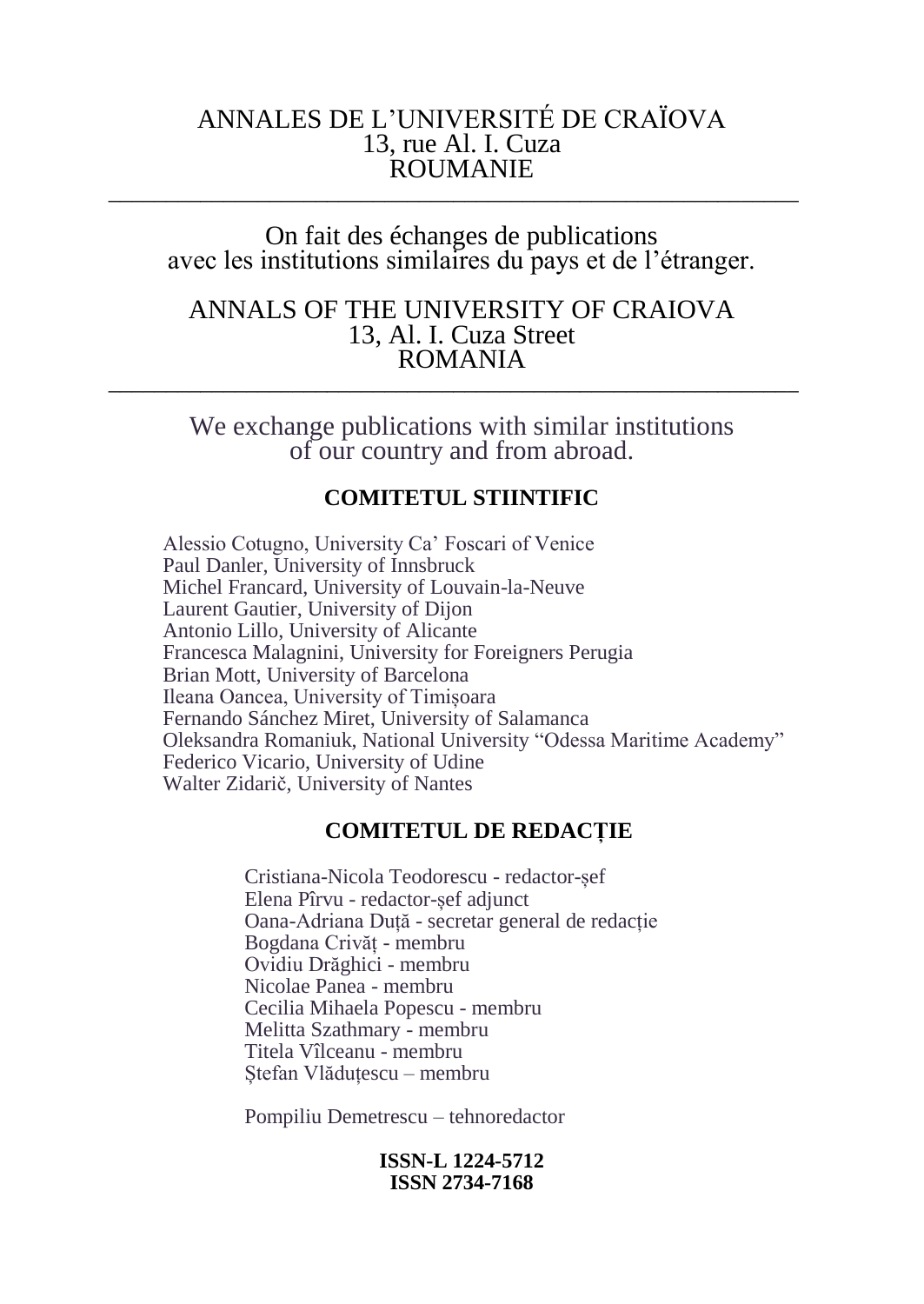# **CUPRINS**

| Zhainagul BEISENOVA,<br>Kulanda KANAFIEVA,<br>Saltanat<br>MOLDAKHMETOVA, Zhanar KUANDYKOVA,<br>On<br>the | 13  |
|----------------------------------------------------------------------------------------------------------|-----|
| functional literacy of students: questions of development                                                |     |
| Vanina Narcisa BOTEZATU, Le differenti interpretazioni del termine                                       | 25  |
| "giudice" nell'ordinamento giuridico romeno                                                              |     |
| Daniela Amalia CHILOM, Cecilia Mihaela POPESCU, Împrumuturile                                            | 35  |
| lexicale de origine (și) germană din limba română. O analiză                                             |     |
| statistică comparată                                                                                     |     |
| Bogdana CRIVĂȚ, Funktionsvielfalt und Funktionserweiterung: Zu                                           | 43  |
| haben im Deutschen                                                                                       |     |
| Anar K. DILDABEKOVA, Maral B. AMALBEKOVA, Larissa V.                                                     | 57  |
|                                                                                                          |     |
| TURGINBAYEVA, Types of translation errors in a literary                                                  |     |
| translation (based on A. Nurpeisov's trilogy "Blood and Sweat")                                          |     |
| Dana Maria FEURDEAN, L'espressione della causalità nel discorso                                          | 74  |
| economico giornalistico romeno e italiano                                                                |     |
| Iulia Cristina FRÎNCULESCU, Materials for teaching the terminology of                                    | 99  |
| body systems in English for Medical Purposes. A sample course                                            |     |
| Alina GIOROCEANU, Analiza de discurs și tehnica legislativă: teoria                                      | 106 |
| coerenței și normele de redactare a actelor normative                                                    |     |
| Yluliana IRKHINA, The role of the functions of the supplements with                                      | 120 |
| prepositions in the English language                                                                     |     |
| Małgorzata KARCZEWSKA, TED to fight tedious classes: the use of                                          | 131 |
| TED talks and TED-ED lessons in the (online) English classroom                                           |     |
| Tetiana KOVALCHUK, A theoretical analysis of the system of the                                           | 143 |
| unreal                                                                                                   |     |
| LIEU May Yen, Francesco PERONO CACCIAFOCO, A study of Abui:                                              | 159 |
|                                                                                                          |     |
| building an Abui botanical corpus and examining Abui culture                                             |     |
| through its folktales                                                                                    |     |
| Carmen LUJÁN-GARCÍA, Anglicisms in the area of food and drinks                                           | 180 |
| among Spanish speakers. Why are anglicisms used to refer to food                                         |     |
| and drinks-related terms in Spanish?                                                                     |     |
| Svitlana MASLOVA, The formal and propositional structure of the                                          | 191 |
| English-language discourse as the index of direct link between                                           |     |
| thinking and language                                                                                    |     |
| Nataliia PASICHNYK, Nataliia HOTSA, Anna KOSENKO, On the                                                 | 209 |
| category of negation in medieval English literature                                                      |     |
| Oleksandra ROMANIUK, Expression and interpretation of attraction                                         | 220 |
| and interpersonal intimacy: a comparative study of female                                                |     |
| nonverbal behaviour                                                                                      |     |
| Sonia VAUPOT, Les locutions adverbiales dans les écrits journalistiques                                  | 238 |
| français                                                                                                 |     |
| $\ast$                                                                                                   |     |
|                                                                                                          |     |

\* \*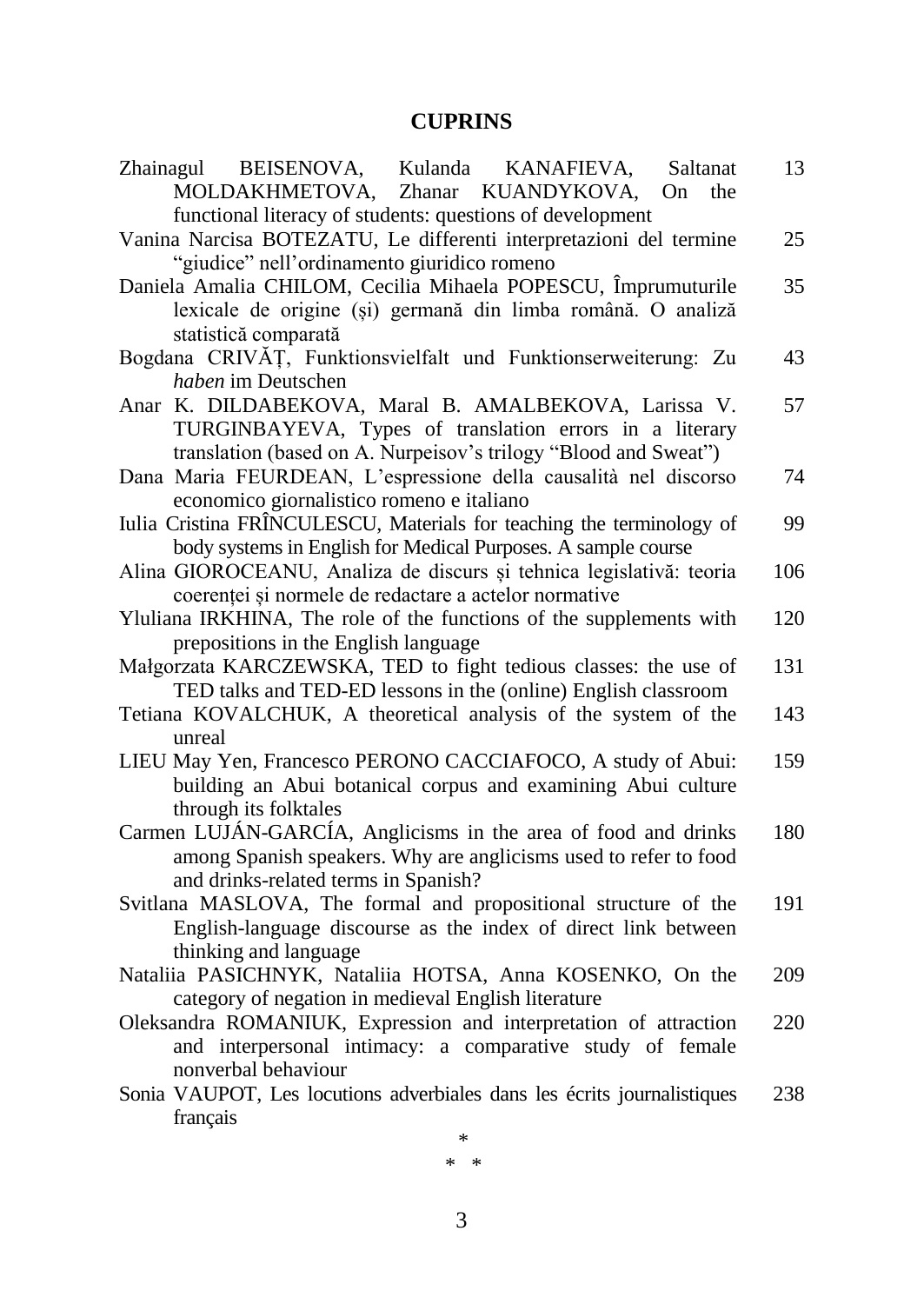| Zaure BADANBEKKYZY, Uali M. NURKELDI, Asel S. RYSBAEVA,               | 250 |
|-----------------------------------------------------------------------|-----|
| Phonological aspects of the new Latin alphabet                        |     |
| Andrii BUKRIIENKO, Tamara KOMARNYTSKA,<br>Kostiantyn                  | 257 |
| KOMISAROV, Iryna RIABOVOLENKO, The newest trends in                   |     |
| word-formation as a response to current society requests (the         |     |
| example of Japan)                                                     |     |
| Mădălina CERBAN, Identification - tracking participants in discourse  | 273 |
| Diana COSTEA, Stratégies de polémique et de coopération dans le débat | 279 |
| televisual                                                            |     |
| Viktor DREBET, Synergetik der Nomen-Dekodierung in einfacher und      | 289 |
| zusammengesetzter Satzstruktur des Deutschen                          |     |
| Oana-Adriana DUȚĂ, ¿Qué competencias necesita un traductor?           | 307 |
| Estudio de caso                                                       |     |
| Xiao Min FANG, Francesco PERONO CACCIAFOCO, Francesco                 | 316 |
| Paolo CAVALLARO, Some remarks on grammatological and                  |     |
| morphological aspects of Linear A documents: an internal analysis     |     |
| approach                                                              |     |
| Mohammed Naser HASSOON, Cultural transfer between domestication       | 339 |
| and foreignization: literary translations from English into Arabic    |     |
| George Dan ISTRATE, Precizări terminologice: artă – artist/artizan –  | 354 |
| artefact/manufact                                                     |     |
| Anna KOSENKO, Epistemic modality markers at the syntactic level: the  | 365 |
| modal phrase I think                                                  |     |
| Réka KOVÁCS, Beschwerdebriefe im Spiegel der helfenden, der           | 374 |
| und<br>der<br>sich<br>distanzierenden<br>aggressiv-entwertenden       |     |
| Kommunikationsstile                                                   |     |
| Mariia LYCHUK, The semantic typology of syncretic syntactically       | 385 |
| indivisible word combinations in Ukrainian linguistics                |     |
| Olena MATERYNSKA, Teil-Ganzes-Relationen<br>im kontrastiven           | 391 |
| Vergleich (am Beispiel der Körperteilbenennungen in den               |     |
| germanischen und slawischen Sprachen)                                 |     |
| Elena PÎRVU, Qualche osservazione sulle particelle italiane ci e vi e | 408 |
| sulle modalità della loro traduzione in romeno                        |     |
| Anyla SARAÇI, Robert DAMO, Semantic reflections of human/animal       | 425 |
| genitalia in Albanian plant names                                     |     |
| Olha TURMYS, The nature of language in the context of philosophy:     | 446 |
| theoretical and practical approaches                                  |     |
| Duoduo XU, A phonetic experiment on the tones of the Nanjing dialect  | 471 |

 $\ast$  $*$   $*$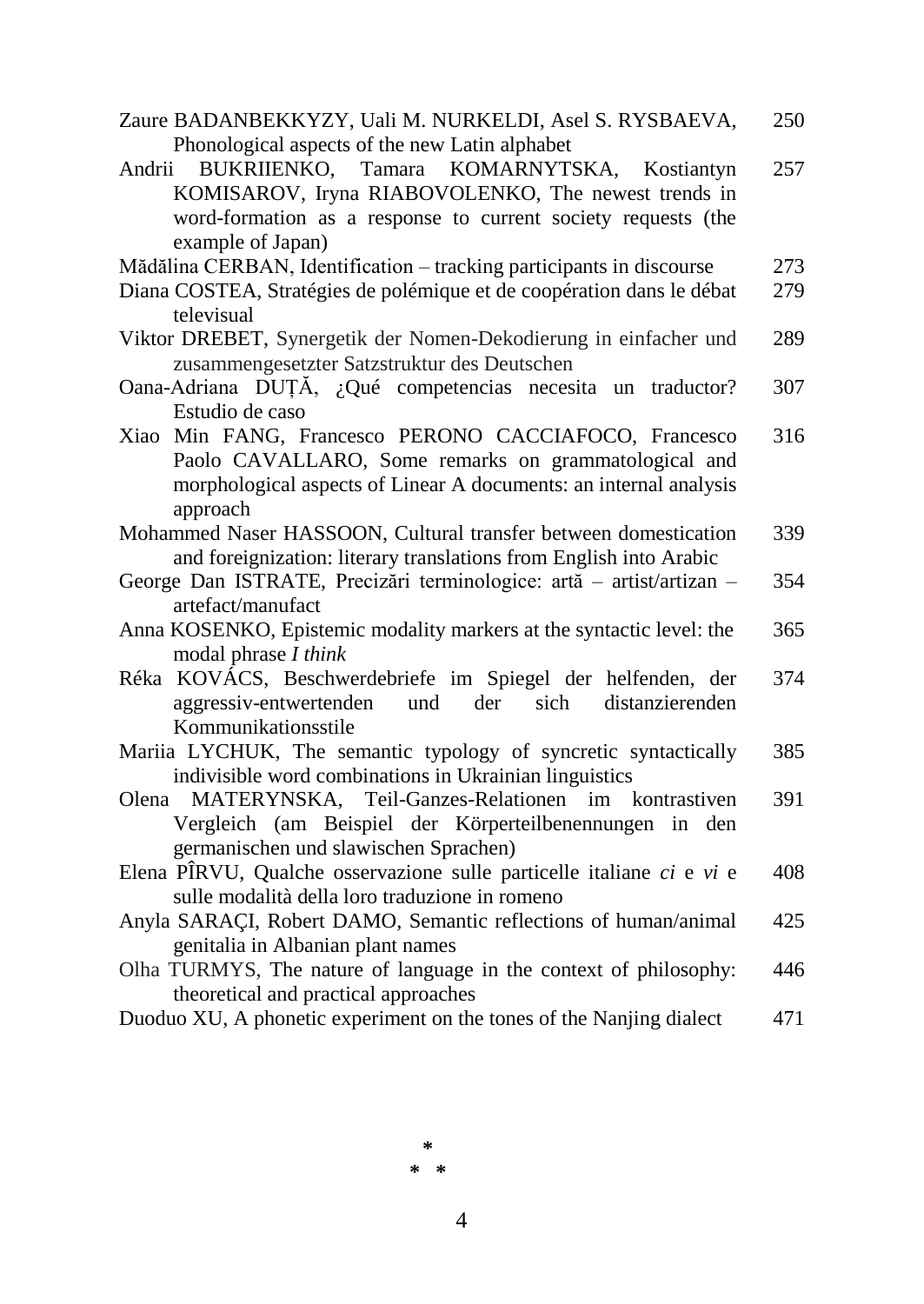# PREZENTĂRI DE CĂRŢI ŞI REVISTE

| Philologia. Revista de la Universidad Comenius de Bratislava, vol.                                                                                                                                               |     |
|------------------------------------------------------------------------------------------------------------------------------------------------------------------------------------------------------------------|-----|
| XXIX, nº 1-2, 2019 (Oana-Adriana DUTĂ)                                                                                                                                                                           | 478 |
| Ioana SONEA, Lavinia VASIU, Dina VÎLCU, Manual de limba română<br>ca limbă străină (RLS). Nivelul B1 (Dana Maria FEURDEAN)                                                                                       | 480 |
| Dan ISTRATE, Glossario delle arti visuali (Denisa-Alexandra<br><b>IONESCU)</b>                                                                                                                                   | 483 |
| Elena PÎRVU (a cura di), Lingua e letteratura italiana nel presente e<br>nella storia. Atti del X Convegno internazionale di italianistica<br>dell'Università di Craiova, 14-15 settembre 2018 (Ramona<br>LAZEA) | 485 |
| Dumitru LOSONȚI, Convingeri și propuneri etimologice (Iustina NICA                                                                                                                                               | 488 |
| (BURCI))                                                                                                                                                                                                         |     |
| Analele Universității din Craiova, Seria Științe filologice. Lingvistică,<br>Anul XLII, nr. 1-2, 2020 (Elena PÎRVU)                                                                                              | 490 |
| Saša MODERC, I clitici italiani. Usi, ambiguità, interpretazioni,<br>Volume primo: Il sistema dei clitici, Volume secondo: I nessi di                                                                            | 493 |

*clitici* (Elena PÎRVU)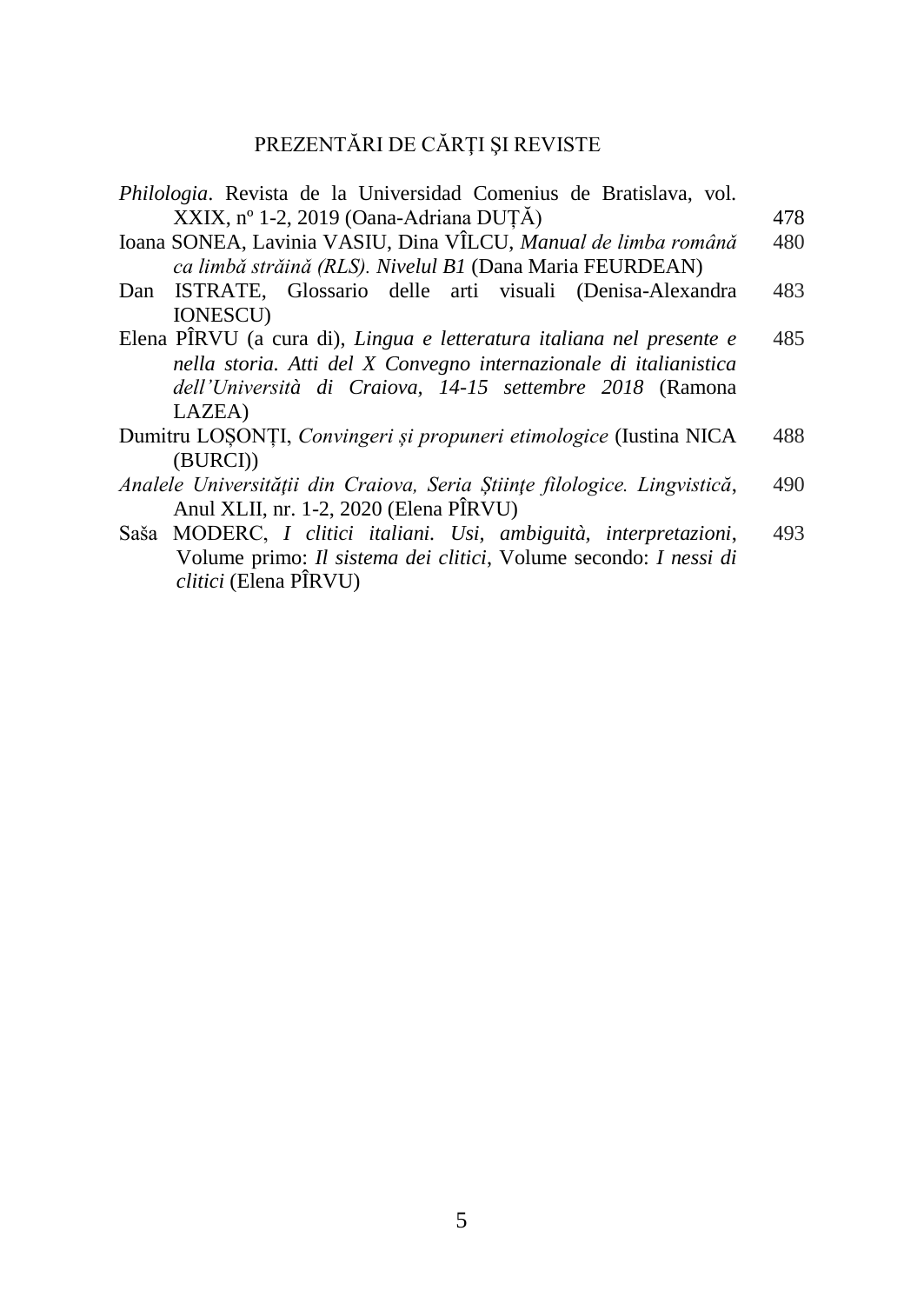# **CONTENTS**

| Kulanda KANAFIEVA,<br>Zhainagul BEISENOVA,<br>Saltanat                                                          | 13  |
|-----------------------------------------------------------------------------------------------------------------|-----|
| MOLDAKHMETOVA, Zhanar<br>KUANDYKOVA,<br>On<br>the                                                               |     |
| functional literacy of students: questions of development                                                       |     |
| Vanina Narcisa BOTEZATU, The various interpretations of the term                                                | 25  |
| "judge" in the Romanian legal system                                                                            |     |
| Daniela Amalia CHILOM, Cecilia Mihaela POPESCU, Lexical                                                         | 35  |
| borrowings from German into Romanian language. A compared                                                       |     |
| statistical analysis                                                                                            |     |
| Bogdana CRIVĂȚ, Functional variety and extension of the functional                                              | 43  |
| field: on <i>haben</i> in German language                                                                       |     |
| Anar K. DILDABEKOVA, Maral B. AMALBEKOVA, Larissa V.                                                            | 57  |
| TURGINBAYEVA, Types of translation errors in a literary                                                         |     |
| translation (based on A. Nurpeisov's trilogy "Blood and Sweat")                                                 |     |
| Dana Maria FEURDEAN, Expressing causality in the Romanian and                                                   | 74  |
| Italian economic journalistic discourse                                                                         |     |
| Iulia Cristina FRÎNCULESCU, Materials for teaching the terminology of                                           | 99  |
| body systems in English for Medical Purposes. A sample course                                                   |     |
| Alina GIOROCEANU, Discourse analysis and legislative technique: the                                             | 106 |
| theory of consistency and guidelines for drawing up normative acts                                              |     |
| Yluliana IRKHINA, The role of the functions of the supplements with                                             | 120 |
| prepositions in the English language                                                                            |     |
| Małgorzata KARCZEWSKA, TED to fight tedious classes: the use of                                                 | 131 |
| TED talks and TED-ED lessons in the (online) English classroom                                                  |     |
| Tetiana KOVALCHUK, A theoretical analysis of the system of the unreal                                           | 143 |
| LIEU May Yen, Francesco PERONO CACCIAFOCO, A study of Abui:                                                     | 159 |
| building an Abui botanical corpus and examining Abui culture                                                    |     |
| through its folktales                                                                                           |     |
| Carmen LUJÁN-GARCÍA, Anglicisms in the area of food and drinks                                                  | 180 |
| among Spanish speakers. Why are anglicisms used to refer to food                                                |     |
| and drinks-related terms in Spanish?                                                                            |     |
| Svitlana MASLOVA, The formal and propositional structure of the                                                 | 191 |
| English-language discourse as the index of direct link between                                                  |     |
| thinking and language                                                                                           | 209 |
| Nataliia PASICHNYK, Nataliia HOTSA, Anna KOSENKO, On the<br>category of negation in medieval English literature |     |
| Oleksandra ROMANIUK, Expression and interpretation of attraction                                                | 220 |
| and interpersonal intimacy: a comparative study of female                                                       |     |
| nonverbal behaviour                                                                                             |     |
| Sonia VAUPOT, Adverbial phrases in French journalistic discourse                                                | 238 |
|                                                                                                                 |     |
|                                                                                                                 |     |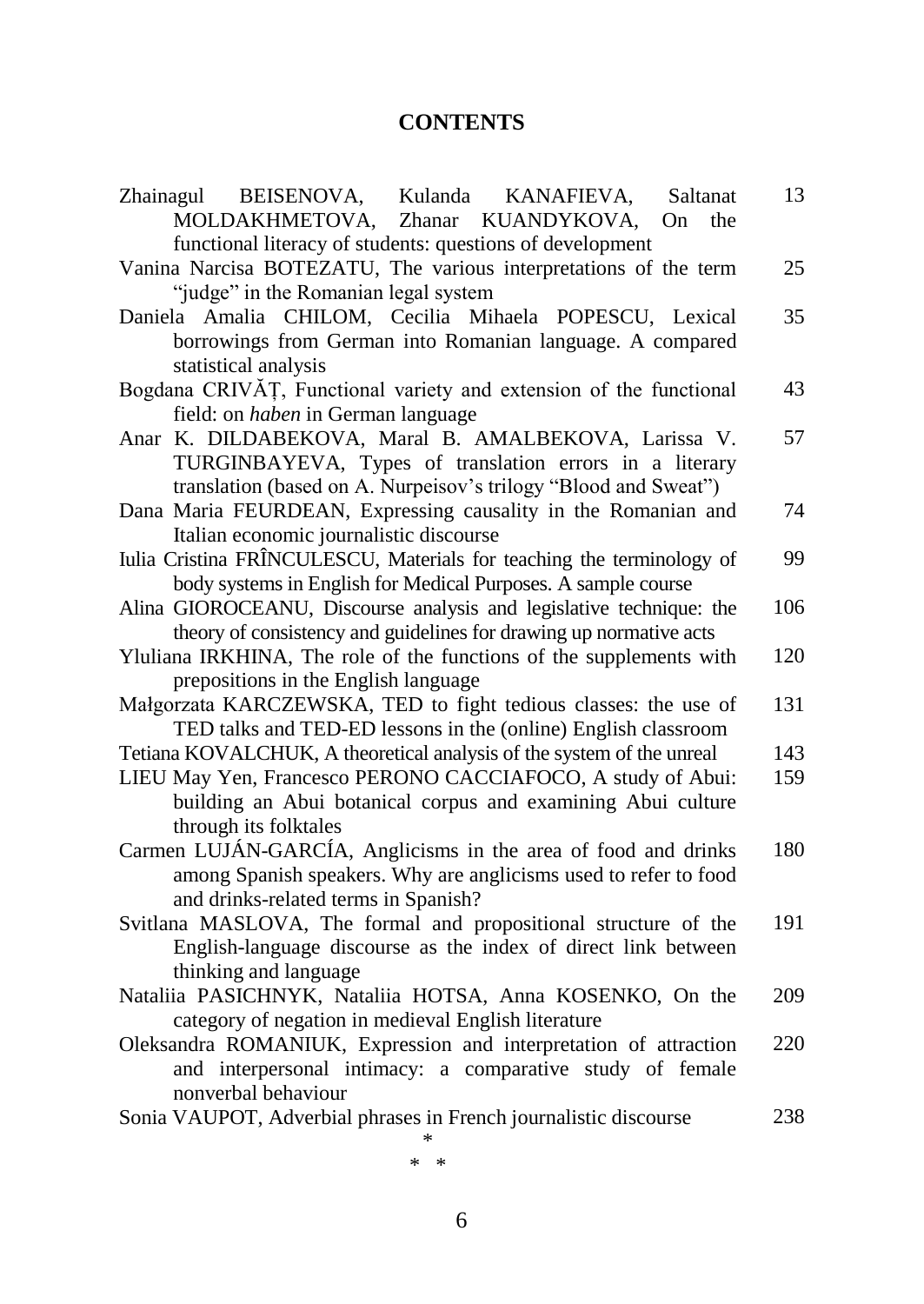| Zaure BADANBEKKYZY, Uali M. NURKELDI, Asel S. RYSBAEVA,                  | 250 |
|--------------------------------------------------------------------------|-----|
| Phonological aspects of the new Latin alphabet                           |     |
| Andrii BUKRIIENKO, Tamara KOMARNYTSKA, Kostiantyn                        | 257 |
| KOMISAROV, Iryna RIABOVOLENKO, The newest trends in                      |     |
| word-formation as a response to current society requests (the            |     |
| example of Japan)                                                        |     |
| Mădălina CERBAN, Identification - tracking participants in discourse     | 273 |
| Diana COSTEA, Strategies of polemics and cooperation in television       | 279 |
| debates                                                                  |     |
| Viktor DREBET, The Synergy of Decoding Nouns in Simple and               | 289 |
| <b>Complex Syntactic Structures of German Language</b>                   |     |
| Oana-Adriana DUȚĂ, What skills does a translator need? A case study      | 307 |
| Xiao Min FANG, Francesco PERONO CACCIAFOCO, Francesco                    | 316 |
| Paolo CAVALLARO, Some remarks on grammatological and                     |     |
| morphological aspects of Linear A documents: an internal analysis        |     |
| approach                                                                 |     |
| Mohammed Naser HASSOON, Cultural transfer between domestication          | 339 |
| and foreignization: literary translations from English into Arabic       |     |
| George Dan ISTRATE, Semantic precisions: art - artist/artisan -          | 354 |
| artifact/handmade product                                                |     |
| Anna KOSENKO, Epistemic modality markers at the syntactic level: the     | 365 |
| modal phrase I think                                                     |     |
| Réka KOVÁCS, Letters of complaint from the perspective of the            | 374 |
| supportive, aggressive- pejorative and distancing communication          |     |
| styles                                                                   |     |
| Mariia LYCHUK, The semantic typology of syncretic syntactically          | 385 |
| indivisible word combinations in Ukrainian linguistics                   |     |
| Olena MATERYNSKA, Part-whole relations in a contrastive approach         | 391 |
| (using the example of the names of body parts in Germanic and            |     |
| Slavic languages)                                                        |     |
| Elena PÎRVU, Some comments on the Italian particles $ci$ and $vi$ and on | 408 |
| their Romanian translations                                              |     |
| Anyla SARAÇI, Robert DAMO, Semantic reflections of human/animal          | 425 |
| genitalia in Albanian plant names                                        |     |
| Olha TURMYS, The nature of language in the context of philosophy:        | 446 |
| theoretical and practical approaches                                     |     |
| Duoduo XU, A phonetic experiment on the tones of the Nanjing dialect     | 471 |
|                                                                          |     |

\* \* \*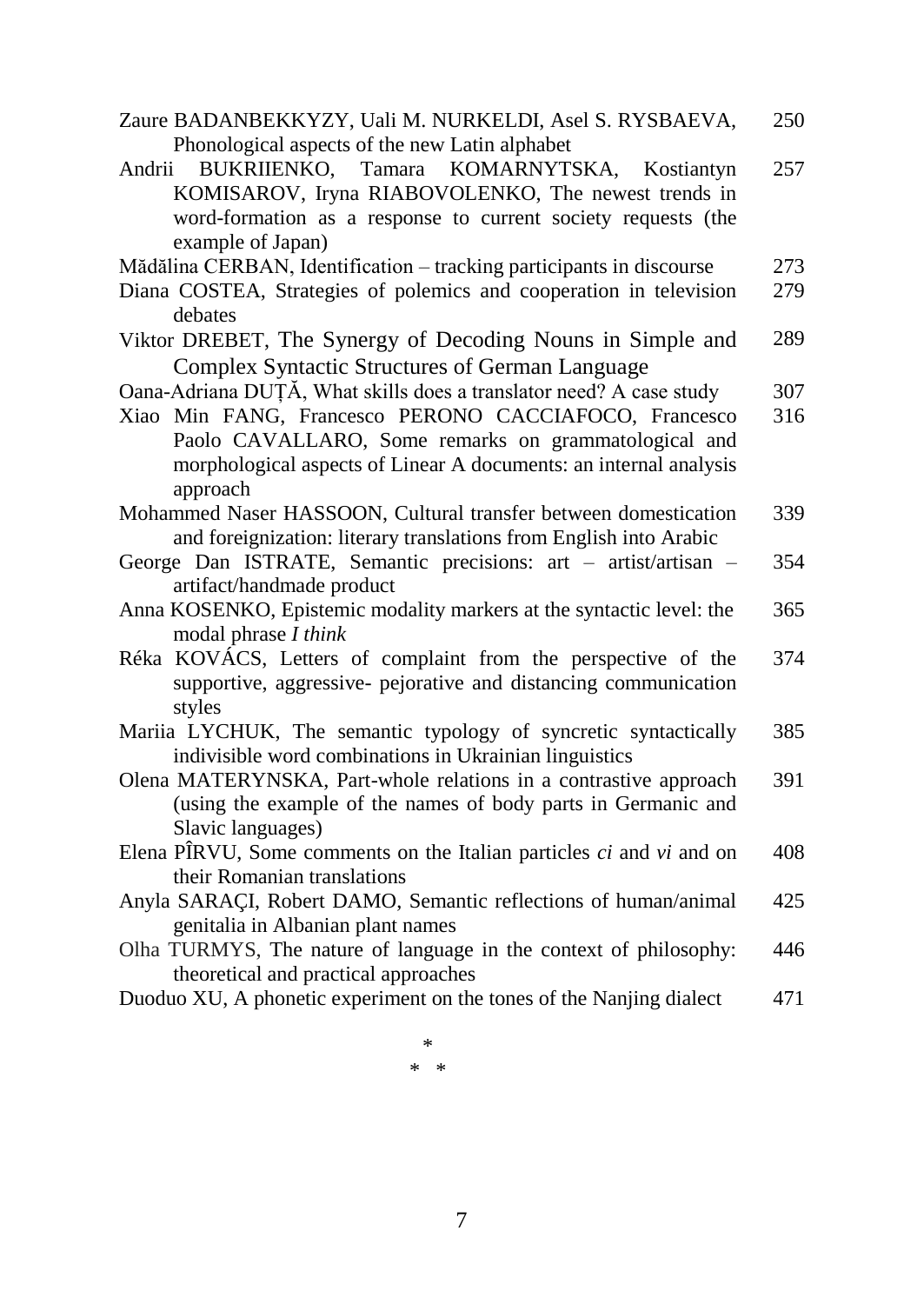478

| Philologia. Revista de la Universidad Comenius de Bratislava, vol.        |     |
|---------------------------------------------------------------------------|-----|
| XXIX, nº 1-2, 2019 (Oana-Adriana DUTĂ)                                    |     |
| Dan ISTRATE, Glossario delle arti visuali (Denisa-Alexandra               | 480 |
| <b>IONESCU)</b>                                                           |     |
| Ioana SONEA, Lavinia VASIU, Dina VÎLCU, Manual de limba română            | 483 |
| ca limbă străină (RLS). Nivelul B1 (Dana Maria FEURDEAN)                  |     |
| Elena PÎRVU (a cura di), Lingua e letteratura italiana nel presente e     | 485 |
| nella storia. Atti del X Convegno internazionale di italianistica         |     |
| dell'Università di Craiova, 14-15 settembre 2018 (Ramona                  |     |
| LAZEA)                                                                    |     |
| Dumitru LOSONȚI, Convingeri și propuneri etimologice (Iustina NICA        | 488 |
| (BURCI))                                                                  |     |
| Analele Universității din Craiova, Seria Științe filologice. Lingvistică, | 490 |
| Anul XLII, nr. 1-2, 2020 (Elena PÎRVU)                                    |     |
| Saša MODERC, I clitici italiani. Usi, ambiguità, interpretazioni,         | 493 |
| Volume primo: Il sistema dei clitici, Volume secondo: I nessi di          |     |

*clitici* (Elena PÎRVU)

8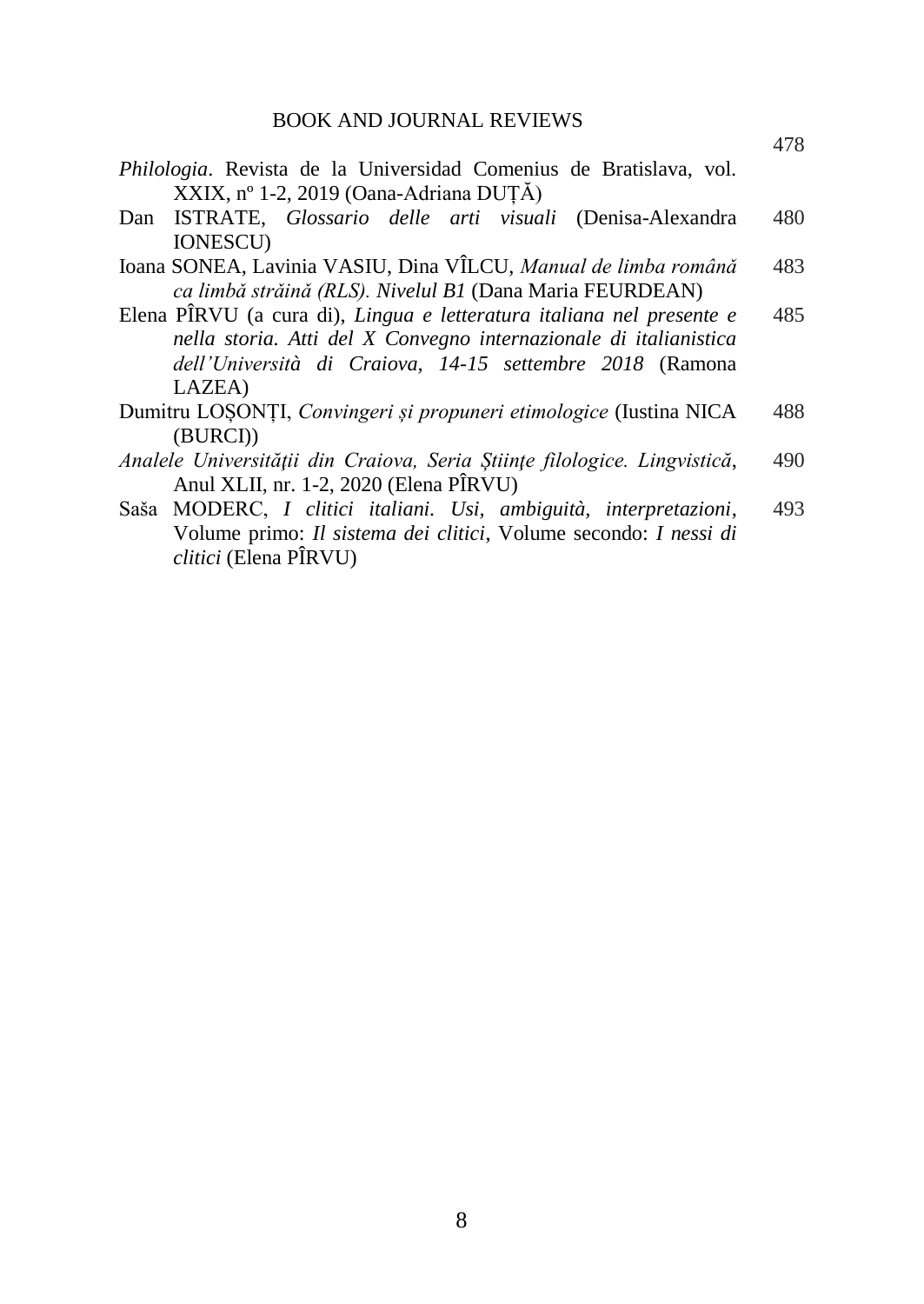# **SOMMAIRE**

| Zhainagul BEISENOVA, Kulanda KANAFIEVA,<br>Saltanat                  | 13  |
|----------------------------------------------------------------------|-----|
| MOLDAKHMETOVA, Zhanar KUANDYKOVA,<br>Sur<br><i>les</i>               |     |
| compétences de lecture et d'écriture des étudiants: problèmes de     |     |
| développement                                                        |     |
| Vanina Narcisa BOTEZATU, Les différentes acceptions du mot "juge"    | 25  |
| dans le système juridique roumain                                    |     |
| Daniela Amalia CHILOM, Cecilia Mihaela POPESCU, Les emprunts         | 35  |
| lexicaux d'origine germanique (aussi) en roumain. Une analyse        |     |
| statistique comparée                                                 |     |
| Bogdana CRIVĂȚ, Variété fonctionnelle et extension du domaine        | 43  |
| fonctionnel : Sur haben en allemand                                  |     |
| Anar K. DILDABEKOVA, Maral B. AMALBEKOVA, Larissa V.                 | 57  |
| TURGINBAYEVA, Types d'erreurs de traduction dans un texte            |     |
| littéraire (la trilogie de A. Nurpeisov "Blood and Sweat")           |     |
| Dana Maria FEURDEAN, L'expression de la cause dans les discours      | 74  |
| économiques journalistiques roumain et italien                       |     |
| Iulia Cristina FRÎNCULESCU, Auxiliaires pour l'enseignement des      | 99  |
| systèmes du corps humain dans l'anglais de la médecine. Un           |     |
| modèle de cours                                                      |     |
| Alina GIOROCEANU, L'analyse de discours et la technique législative: | 106 |
| la théorie de la cohérence et les normes de rédaction des actes      |     |
| normatifs                                                            |     |
| Yluliana IRKHINA, Le rôle des fonctions des compléments avec         | 120 |
| prépositions en anglais                                              |     |
| Małgorzata KARCZEWSKA, Comment chasser l'ennui des classes:          | 131 |
| usage des discours TED et des leçons TED_ED pendants les cours       |     |
| (en ligne) d'anglais                                                 |     |
| Tetiana KOVALCHUK, Une analyse théorique du système de l'irrél.      | 143 |
| LIEU May Yen, Francesco PERONO CACCIAFOCO, Une étude de              | 159 |
| l'abui: construire un corpus botanique abui et analyser la culture   |     |
| abui à travers ses contes populaires                                 |     |
| Carmen LUJÁN-GARCÍA, Les anglicismes dans les domaines de la         | 180 |
| nourriture et des boissons chez les sujets parlants espagnols.       |     |
| Pourquoi ces anglicismes sont-ils des mots associés en espagnol?     |     |
| Svitlana MASLOVA, La structure formelle et propositionnelle du       | 191 |
| discours en anglais comme indice du lien direct entre la pensée et   |     |
| le langage                                                           |     |
| Nataliia PASICHNYK, Nataliia HOTSA, Anna KOSENKO, Sur la             | 209 |
| catégorie de la négation dans la littérature anglaise du Moyen Âge   |     |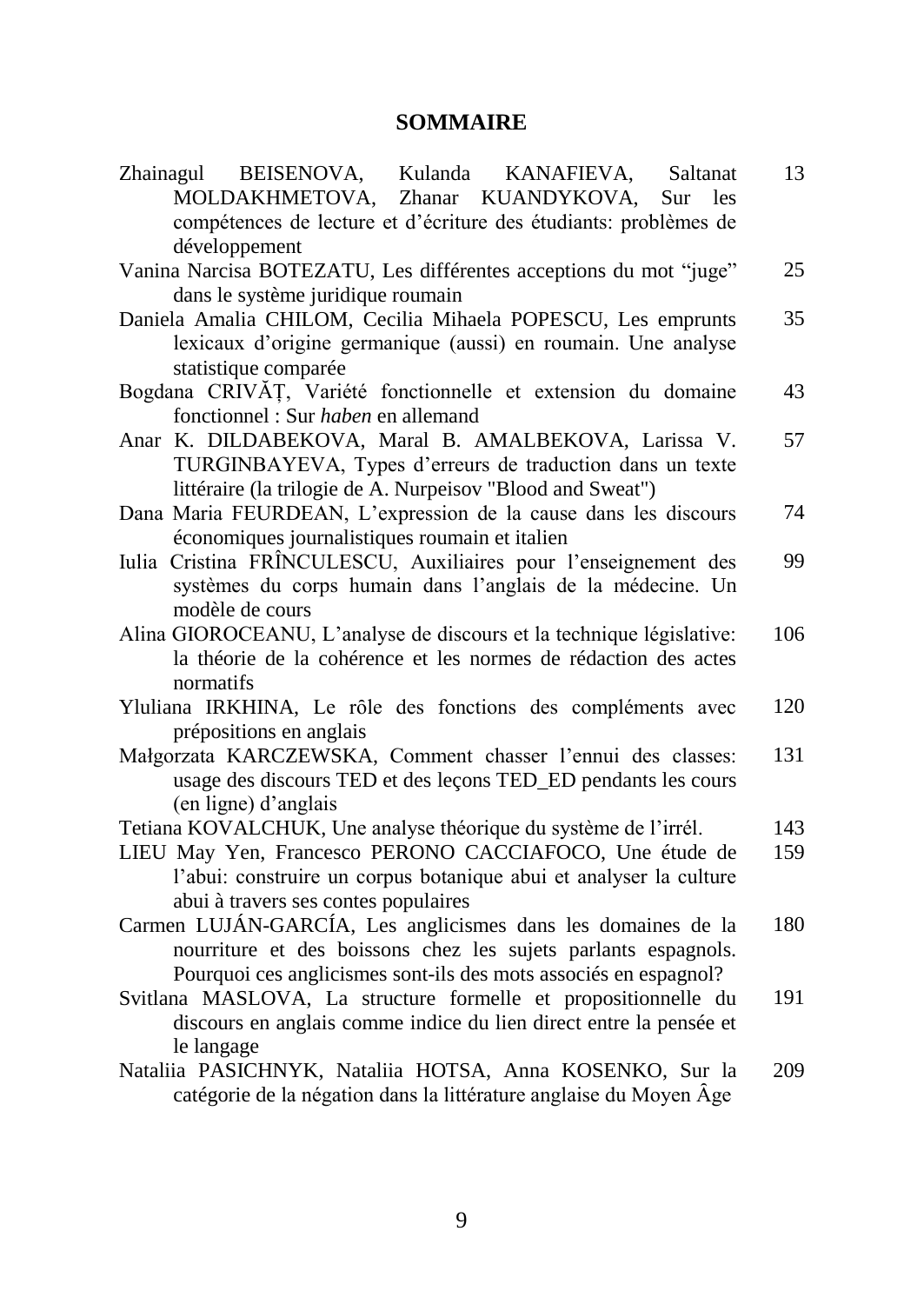Oleksandra ROMANIUK, Expression et interprétation de l'attraction et de l'intimité interpersonnelle: une étude comparative du comportement non verbal féminin 220

Sonia VAUPOT, Les locutions adverbiales dans les écrits journalistiques français 238

\* \* \*

| Zaure BADANBEKKYZY, Uali M. NURKELDI, Asel S. RYSBAEVA, | 250 |
|---------------------------------------------------------|-----|
| Les aspects phonologiques du nouveau alphabet latin     |     |

- Andrii BUKRIIENKO, Tamara KOMARNYTSKA, Kostiantyn KOMISAROV, Iryna RIABOVOLENKO, Les tendances les plus récentes dans la formation des mots en tant que réponse aux exigences de la société actuelle (l'exemple du Japon) 257
- Mădălina CERBAN, L'identification le suivi des participants au niveau du discours 273
- Diana COSTEA, Stratégies de polémique et de coopération dans le débat télévisuel 279
- Viktor DREBET, La synergétique du décodage des substantifs des structures syntaxiques simples et complexes de l'allemand 289
- Oana-Adriana DUȚĂ, De quelles compétences un traducteur a-t-il besoin? Une étude de cas 307
- Xiao Min FANG, Francesco PERONO CACCIAFOCO, Francesco Paolo CAVALLARO, Quelques remarques sur les aspects morphologiques et grammatologiques des documents linéaires : une approche d'analyse interne 316
- Mohammed Naser HASSOON, Le transfert culturel entre "domestication" et "foreignization": les traductions littéraires de l'anglais en arabe 339
- George Dan ISTRATE, Précisions terminologiques **:** *artă – artist/artizan – artefact/manufact* 354
- Anna KOSENKO, Les marqueurs épistémiques de modalité au niveau syntaxique: la phrase modale *i think* 365
- Réka KOVÁCS, Les lettres de plainte au point de vue des styles de communication d'appui, agressif-dévalorisant et de distanciation 374
- Mariia LYCHUK, La typologie sémantique des combinaisons de mots syncrétiques syntactiquement indivisibles dans la linguistique ukrainienne 385
- Olena MATERYNSKA, La relation part-entier dans la contrastivité (exemples de noms des parties du corps humain dans les langues germaniques et slaves) 391
- Elena PÎRVU, Quelques remarques sur les particules italiennes *ci* et *vi* et sur les possibles solutions de traduction en roumain 408
- Anyla SARAÇI, Robert DAMO, Les reflexions sémantiques des génitaux humains/animaux dans les noms des plantes en albanais 425